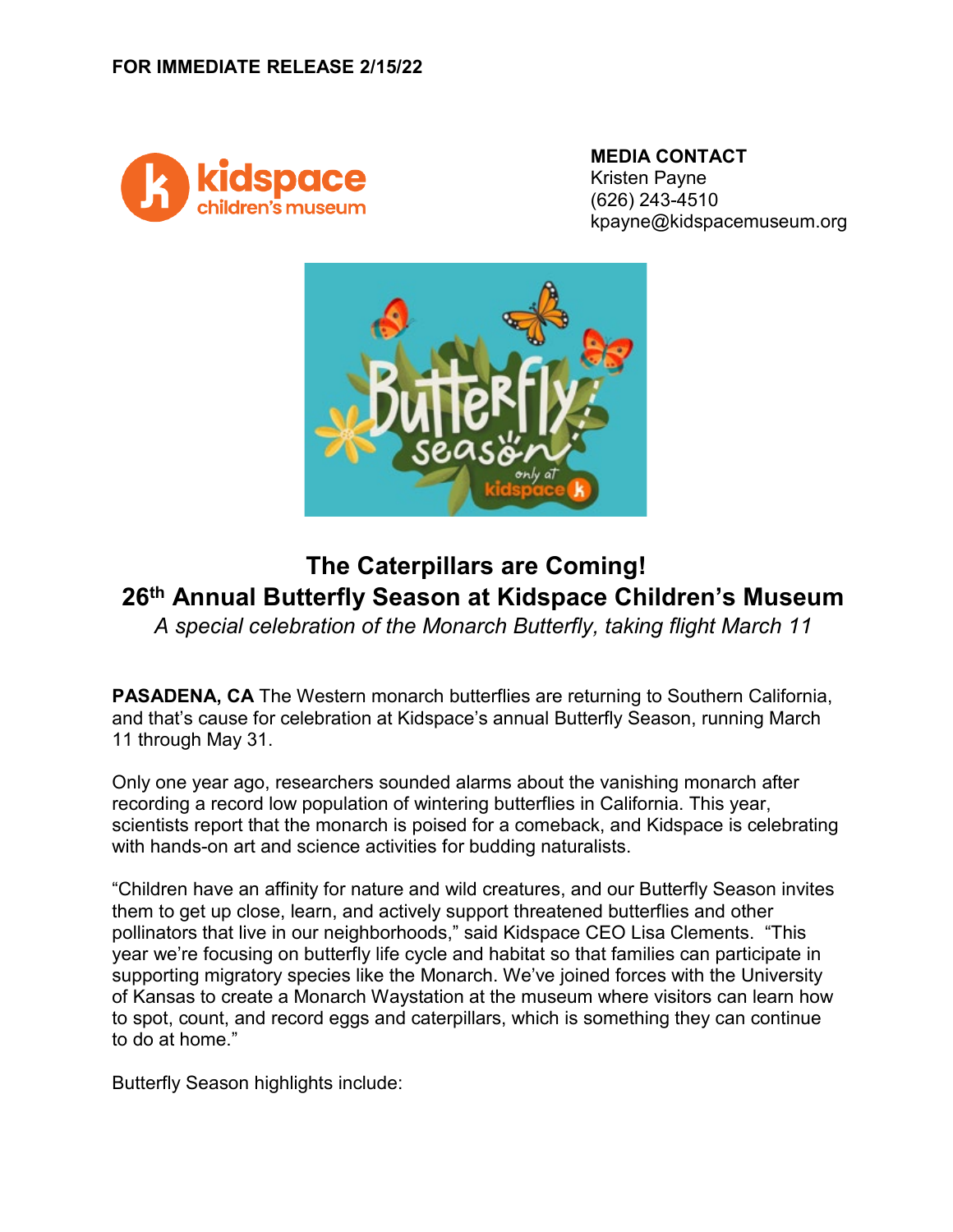Kidspace Children's Museum *Butterfly Season* Page 2/3

- **Pollinator takeover in Nature Exchange.** View live butterflies and honeybees, learn about the butterfly life cycle, and celebrate the role of pollinators in a healthy ecosystem.
- **Bug safaris.** Kidspace will provide the magnifying glass and some expert tips; you bring your curiosity and keen creature-spotting skills and join in our search for eggs, caterpillars, and adult insects around campus.
- **Create a caterpillar.** What kind of fuzzy caterpillar would you like to create? Shape your creature out of clay, and then add seeds to sprout a fuzzy fellow of your own to take home.
- **Flower showers.** You can support pollinators such as butterflies by growing plants that attract and feed them. Grab a watering can and learn about what plants butterflies and other pollinators rely on while helping the flowers grow.
- **Fantasy flutter-by play.** Dress up like a butterfly, sit in a "chrysalis," and take your picture with a beautiful set of monarch wings.
- **Live caterpillar adoptions.** They're back! A living science project the whole family (or classroom) will enjoy; raising and releasing native Painted Lady butterflies. The whole process takes about two weeks from tiny caterpillar through metamorphosis to lovely butterfly, ready to release into nature. Caterpillar adoptions are available onsite through the Kidspace store or online at store.kidspacemuseum.org. All caterpillars must be picked up in person at the museum. Caterpillars start at just \$6 for one, and care instructions are available online.

In addition to celebrating butterflies and pollinators during Butterfly Season, families can enjoy their favorite Kidspace features including playing in the Interpretive Arroyo Stream and water features, navigating the Ant Tunnel, exploring what's over the rainbow at the top of our Raindrop Climber, and getting hands-on with science in our Physics Forest.

Visit kidspacemuseum.org to reserve tickets for Butterfly Season, included at no additional charge in museum general admission. For the latest announcements and updates, follow Kidspace Children's Museum on Instagram, Facebook, and Twitter. ###

## ABOUT KIDSPACE CHILDREN'S MUSEUM

Kidspace Children's Museum is a 501(c)(3) nonprofit educational and cultural institution committed to serving the needs and interests of children and families. Kidspace hosts nearly 380,000 guests each year on a beautiful, 3.5-acre outdoor campus with more than 40 hands-on exhibits, a live animal collection, and a variety of creative play spaces